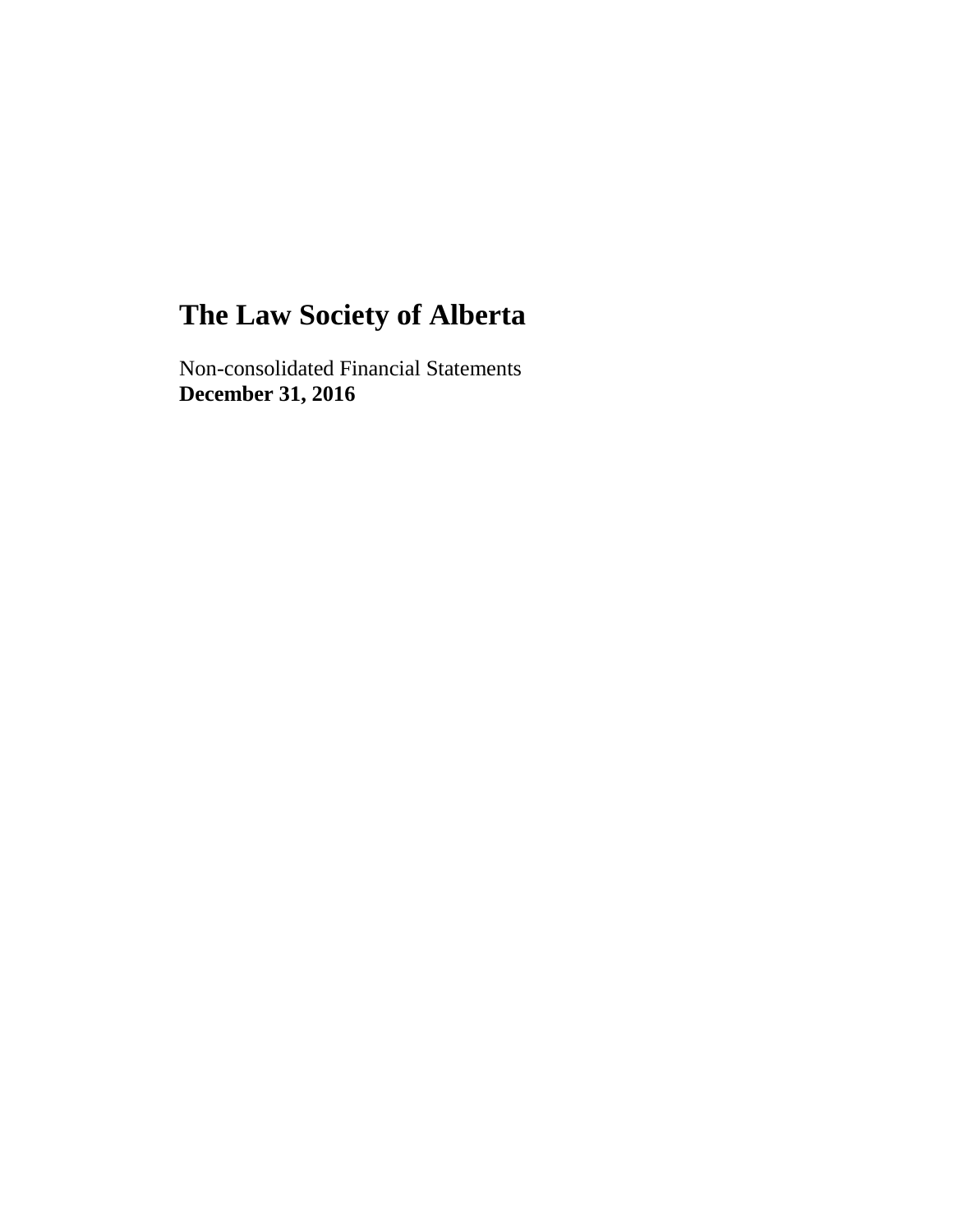

April 6, 2017

#### **Independent Auditor's Report**

#### **To the Members of The Law Society of Alberta**

We have audited the accompanying non-consolidated financial statements of The Law Society of Alberta, which comprise the non-consolidated balance sheet as at December 31, 2016 and the non-consolidated statements of revenue, expenses and fund balances, and cash flows for the year then ended, and the related notes, which comprise a summary of significant accounting policies and other explanatory information.

#### **Management's responsibility for the non-consolidated financial statements**

Management is responsible for the preparation and fair presentation of these non-consolidated financial statements in accordance with Canadian accounting standards for not-for-profit organizations, and for such internal control as management determines is necessary to enable the preparation of nonconsolidated financial statements that are free from material misstatement, whether due to fraud or error.

#### **Auditor's responsibility**

Our responsibility is to express an opinion on these non-consolidated financial statements based on our audit. We conducted our audit in accordance with Canadian generally accepted auditing standards. Those standards require that we comply with ethical requirements and plan and perform the audit to obtain reasonable assurance about whether the non-consolidated financial statements are free from material misstatement.

An audit involves performing procedures to obtain audit evidence about the amounts and disclosures in the non-consolidated financial statements. The procedures selected depend on the auditor's judgment, including the assessment of the risks of material misstatement of the non-consolidated financial statements, whether due to fraud or error. In making those risk assessments, the auditor considers internal control relevant to the entity's preparation and fair presentation of the non-consolidated financial statements in order to design audit procedures that are appropriate in the circumstances, but not for the purpose of expressing an opinion on the effectiveness of the entity's internal control. An audit also includes evaluating the appropriateness of accounting policies used and the reasonableness of accounting estimates made by management, as well as evaluating the overall presentation of the non-consolidated financial statements.

We believe that the audit evidence we have obtained is sufficient and appropriate to provide a basis for our audit opinion.

#### **Opinion**

In our opinion, the non-consolidated financial statements present fairly, in all material respects, the financial position of The Law Society of Alberta as at December 31, 2016 and the results of its operations and its cash flows for the year then ended in accordance with Canadian accounting standards for not-forprofit organizations.

Price*ivatto house* Copers LLP

*PricewaterhouseCoopers LLP Suite 3100, 111 – 5 th Avenue S.W., Calgary, Alberta, Canada T2P 5L3 T: +1 403 509 7500, F: +1 403 781 1825*

"PwC" refers to PricewaterhouseCoopers LLP, an Ontario limited liability partnership.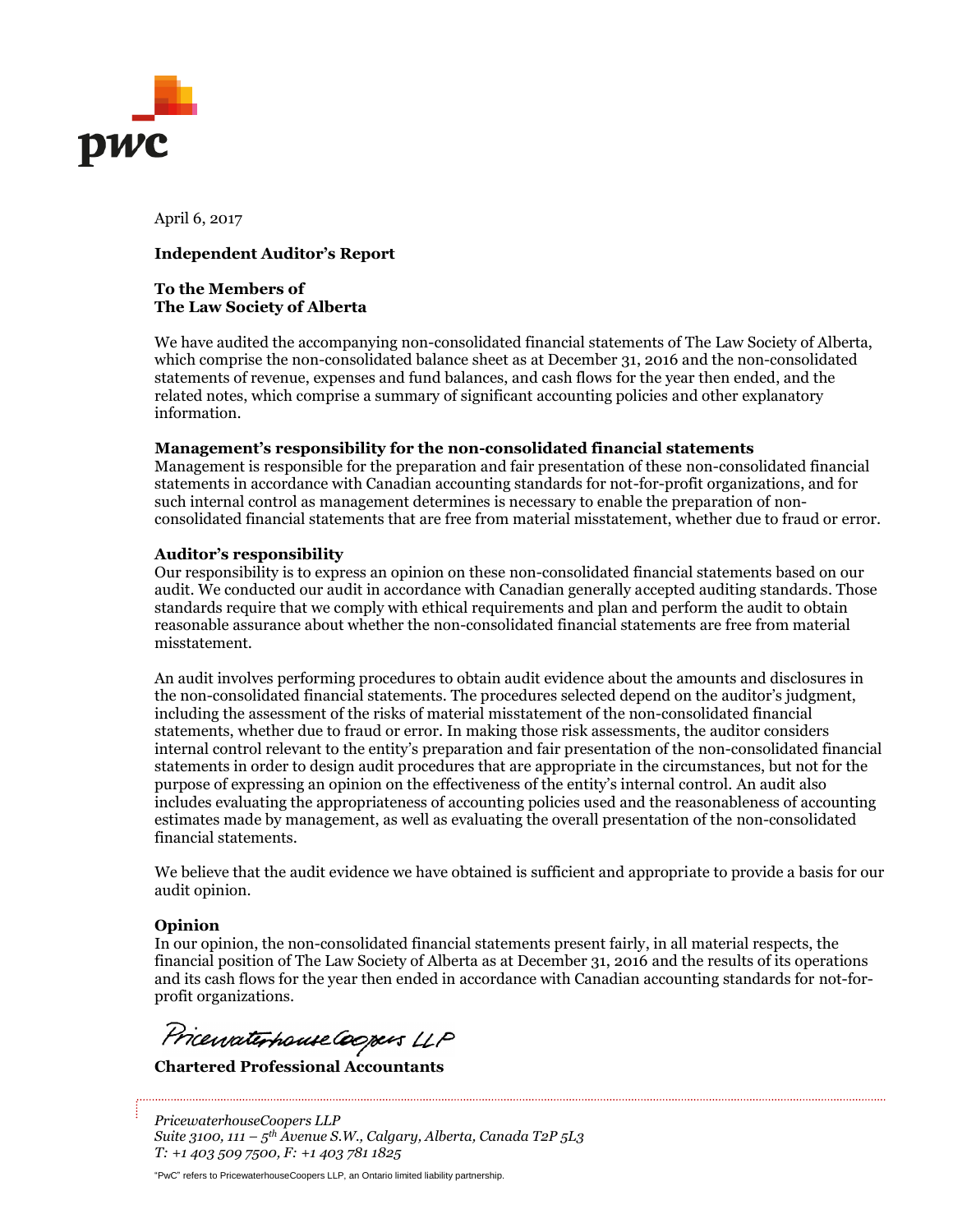## Non-consolidated Balance Sheet **As at December 31, 2016**

#### **Viscount Bennett General Assurance Fund \$ Fund \$ Fund \$ 2016 \$ 2015 \$ Assets Current assets** Cash and cash equivalents 6,602,703 1,329,800 266,954 8,199,457 7,941,925 Accounts receivable 406,823 748,613 4 1,155,440 2,919,510 Prepaid expenses 209,937 - 209,937 183,786<br>Due from related parties (note 11) 209,937 - 209,937 183,786 Due from related parties (note 11) Interfund balances  $4,014$   $(4,014)$   $-$ 7,231,482 2,074,399 266,958 9,572,839 11,047,156 **Investments** (note 3) 644,652 7,902,186 1,503,058 10,049,896 8,633,481 **Reinsurance recoverable** (note 6)  $\qquad \qquad - \qquad \qquad 9,051,000$   $\qquad \qquad - \qquad \qquad 9,051,000$   $\qquad \qquad 6,600,000$ **Trust assets** (note 4) 2,007,179 - 2,007,179 - 2,007,179 1,791,049 **Capital assets** (note 5) 2,545,009 2,545,009 - 2,545,009 3,183,809 12,428,322 19,027,585 1,770,016 33,225,923 31,255,495 **Liabilities Current liabilities** Deferred revenue 5,901,351 6,035,931 6,035,931 6,035,931 6,035,931 6,035,931 6,035,931 6,035,931 6,035,931 6,035,931 6,035,931 6,035,931 6,035,931 6,035,931 6,035,931 6,035,931 6,035,931 6,035,931 6,032,950 6,032,950 6,032 Accounts payable and accrued liabilities Capital lease obligation (note 7) 24,462 - 24,462 36,170 6,987,114 10,565 - 6,997,679 7,105,051 **Long-term liabilities** Reserve for claims and related costs (note 6) **-** 14,357,000 - 14,357,000 12,400,000 Trust liabilities (note 4) 2.007.179 - 2.007.179 - 2.007.179 1.791.049 Pension plan payable (note 9) 2,680,412 - 2,680,412 2,376,961 Capital lease obligation (note 7)  $\qquad -$  -  $\qquad -$  24,462 4,687,591 14,357,000 - 19,044,591 16,592,472 11,674,705 14,367,565 - 26,042,270 23,697,523 **Fund balances** Invested in capital assets 2,545,009 - 2,545,009 3,183,809 Restricted funds (note 8) Contingency reserve – internally restricted  $\begin{array}{cccc} -4,660,020 & -4,660,020 & 4,354,061 \\ -3,4660,020 & -1,770,016 & 1,739,313 \end{array}$ Scholarship reserve – externally restricted - - 1,770,016 1,770,016 1,739,313<br>
estricted funds (1,791,392) - (1,791,392) (1,719,211) Unrestricted funds 753,617 4,660,020 1,770,016 7,183,653 7,557,972 12,428,322 19,027,585 1,770,016 33,225,923 31,255,495

**Commitments** (note 10)

## **Approved by the Benchers**

Original signed by A. Young, President **Exercice Exercise Committee, Chair** Original signed by S. Corbett, Audit & Finance Committee, Chair **Bencher** Bencher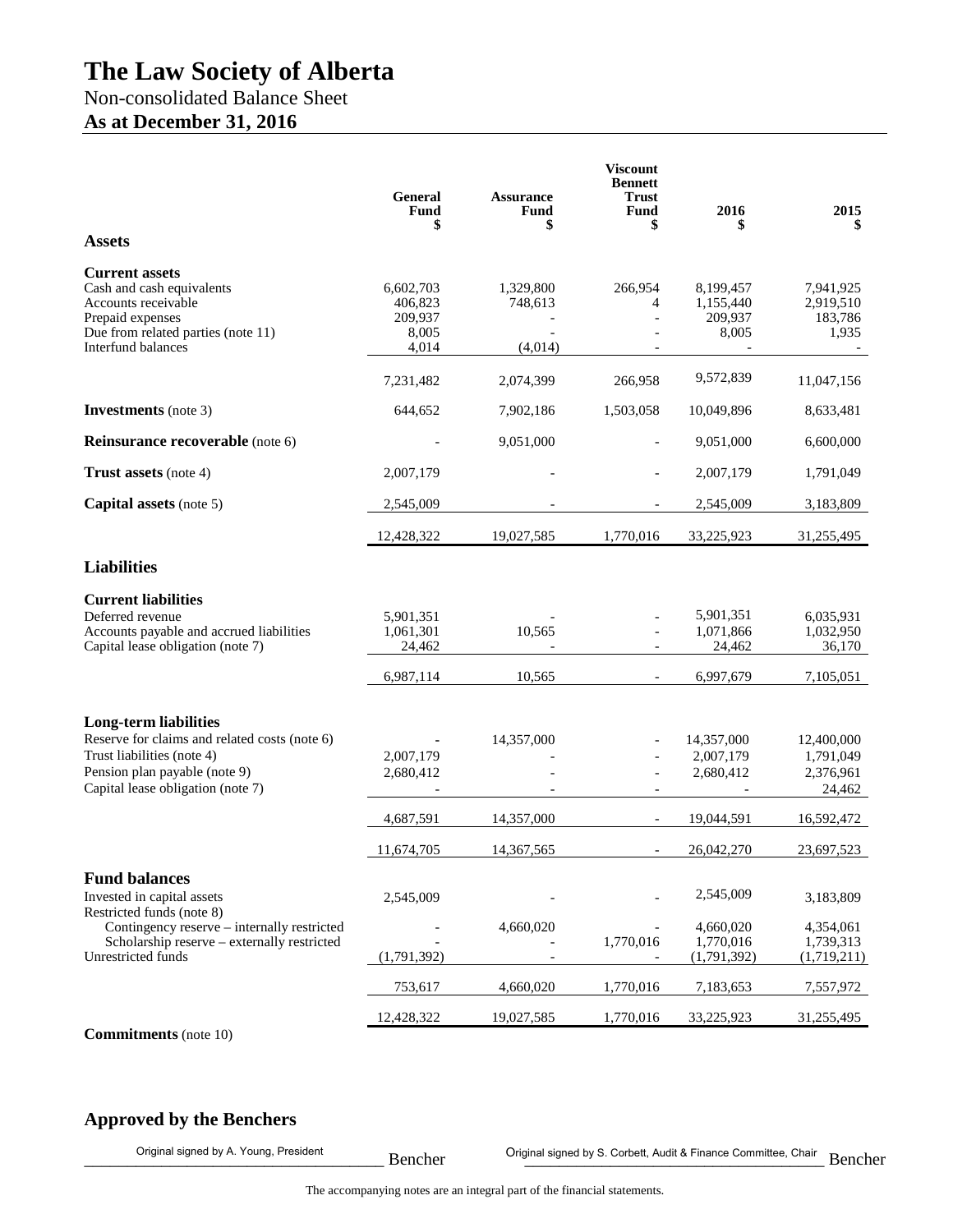Non-consolidated Statement of Revenue, Expenses and Fund Balances

## **For the year ended December 31, 2016**

|                                                     | <b>General</b><br><b>Fund</b><br>\$ | <b>Assurance</b><br><b>Fund</b><br>\$ | <b>Viscount</b><br><b>Bennett</b><br><b>Trust</b><br>Fund<br>\$ | 2016<br>5            | 2015<br>5            |
|-----------------------------------------------------|-------------------------------------|---------------------------------------|-----------------------------------------------------------------|----------------------|----------------------|
| Revenue                                             |                                     |                                       |                                                                 |                      |                      |
| Practice fees                                       | 25,431,175                          |                                       |                                                                 | 25,431,174           | 25,529,041           |
| Investment income                                   | 91,482                              | 383,832                               | 76,944                                                          | 552,258              | 1,540,021            |
| Management fee (note 11)                            | 2,861,658                           |                                       |                                                                 | 2,861,658            | 2,208,000            |
| Enrolment and application fees                      | 539,623                             |                                       |                                                                 | 539,623              | 564,285              |
| Other<br>Fines and penalties                        | 91,682<br>16,000                    |                                       |                                                                 | 91,682<br>16,000     | 72,579<br>39,000     |
|                                                     |                                     |                                       |                                                                 |                      |                      |
|                                                     | 29,031,620                          | 383,832                               | 76,944                                                          | 29,492,396           | 29,952,926           |
| <b>Expenses</b>                                     |                                     |                                       |                                                                 |                      |                      |
| Corporate costs                                     |                                     |                                       |                                                                 |                      |                      |
| Premises operating costs                            | 2,261,744                           |                                       | 4,920                                                           | 2,261,744<br>993,411 | 2,229,327            |
| General corporate costs<br>Amortization             | 943,281<br>1,429,336                | 45,210                                |                                                                 | 1,429,336            | 727,228<br>1,319,580 |
| Indemnity bond fees                                 |                                     |                                       |                                                                 |                      | 154,321              |
| Departmental costs                                  |                                     |                                       |                                                                 |                      |                      |
| Secretariat                                         | 1,849,490                           |                                       |                                                                 | 1,849,490            | 1,747,115            |
| Counsel                                             | 1,850,401                           | 29.985                                |                                                                 | 1,880,386            | 1,906,189            |
| Trust safety                                        | 2,537,960                           |                                       | $\overline{\phantom{0}}$                                        | 2,537,960            | 1,789,061            |
| Conduct                                             | 2,737,857                           |                                       |                                                                 | 2,737,857            | 2,292,607            |
| Custodianships<br>Membership                        | 993,763<br>1,806,261                |                                       |                                                                 | 993,763<br>1,806,261 | 923,180<br>1,667,040 |
| Administration                                      | 1,117,525                           |                                       | $\overline{\phantom{a}}$                                        | 1,117,525            | 1,183,314            |
| Human resources                                     | 742,731                             |                                       |                                                                 | 742,731              | 1,172,999            |
| Business technology                                 | 2,842,451                           |                                       | $\overline{\phantom{0}}$                                        | 2,842,451            | 2,807,835            |
| Accounting                                          | 498,750                             |                                       |                                                                 | 498,750              | 468,766              |
| Professionalism & Policy                            | 3,602,922                           |                                       |                                                                 | 3,602,922            | 3,581,118            |
| Investigations                                      | 1,333,292                           |                                       |                                                                 | 1,333,292            | 1,528,463            |
| Communications                                      | 934,515<br>505,705                  |                                       |                                                                 | 934,515<br>505,705   | 733,110<br>468,788   |
| Information management<br>Practice review           | 765,590                             |                                       |                                                                 | 765,590              | 612,699              |
| Tribunal                                            | 785,537                             |                                       |                                                                 | 785,537              | 514,133              |
| Governance                                          | 487,629                             |                                       |                                                                 | 487,629              | 451,977              |
| Provision for claims & related costs net (note 6)   |                                     | (229, 363)                            |                                                                 | (229, 363)           | (64,060)             |
| Scholarships                                        |                                     |                                       | 20,000                                                          | 20,000               | 20,000               |
|                                                     | 30,026,740                          | (154, 168)                            | 24,920                                                          | 29,897,492           | 28,234,790           |
| Excess of revenue over expenses for the year before |                                     |                                       |                                                                 |                      |                      |
| other items                                         | (995, 120)                          | 538,000                               | 52,024                                                          | (405,096)            | 1,718,136            |
| Other items:<br>Unrealized loss on investments      | (9,209)                             | (55,041)                              | (21, 321)                                                       | (85,571)             | (646, 883)           |
| Bar admission program cost recovery                 |                                     |                                       |                                                                 |                      | 500,550              |
| Recovered costs                                     | 113,348                             | 3,000                                 |                                                                 | 116,348              | 180,454              |
| Interfund management fees                           | 180,000                             | (180,000)                             |                                                                 |                      |                      |
| Excess (deficiency) of revenue over expenses        |                                     |                                       |                                                                 |                      |                      |
| for the year                                        | (710, 981)                          | 305,959                               | 30,703                                                          | (374, 319)           | 1,752,257            |
| Fund balance – beginning of year                    | 1,464,598                           | 4,354,061                             | 1,739,313                                                       | 7,557,972            | 5,805,715            |
| Fund balance – end of year                          | 753,617                             | 4,660,020                             | 1,770,016                                                       | 7,183,653            | 7,557,972            |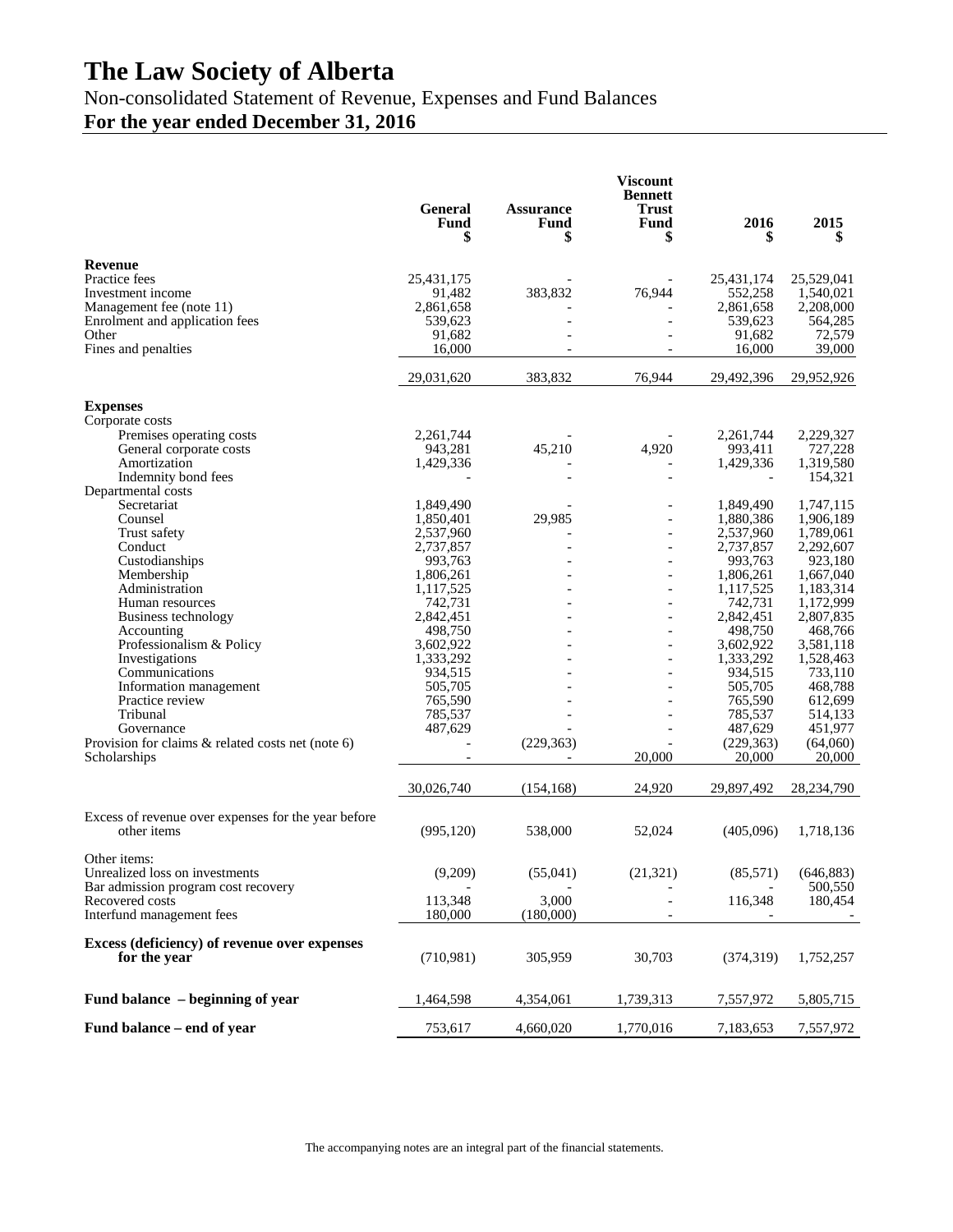Non-consolidated Statement of Cash Flows **For the year ended December 31, 2016**

|                                                                                                                                                               | <b>General</b><br><b>Fund</b><br>\$ | <b>Assurance</b><br>Fund<br>\$    | <b>Viscount</b><br><b>Bennett</b><br><b>Trust</b><br>Fund<br>\$ | 2016                                            | 2015<br>\$                                      |
|---------------------------------------------------------------------------------------------------------------------------------------------------------------|-------------------------------------|-----------------------------------|-----------------------------------------------------------------|-------------------------------------------------|-------------------------------------------------|
| Cash provided by (used in)                                                                                                                                    |                                     |                                   |                                                                 |                                                 |                                                 |
| <b>Operating activities</b><br>Excess (deficiency) of revenue over expenses for<br>the period                                                                 | (710,981)                           | 305,959                           | 30,703                                                          | (374, 319)                                      | 1,752,257                                       |
| Items not affecting cash<br>Amortization<br>Gain on sale of investments<br>Unrealized loss on investments<br>Provision for claims $\&$ related costs (note 6) | 1,429,336<br>9,209                  | (90, 744)<br>55,041<br>(229, 363) | (21, 376)<br>21,321                                             | 1,429,336<br>(112, 120)<br>85,571<br>(229, 363) | 1,319,580<br>(1,041,947)<br>646.884<br>(64,060) |
|                                                                                                                                                               | 727,564                             | 40,893                            | 30,648                                                          | 799,105                                         | 2,612,714                                       |
| Change in non-cash working capital items<br>Claims and related costs paid - net of recoveries                                                                 | (4,566)                             | 1,604,580                         |                                                                 | 1,600,014                                       | 272,573                                         |
| (note 6)<br>Increase in pension plan payable                                                                                                                  | 303,451                             | (264, 637)                        |                                                                 | (264, 637)<br>303,451                           | (1,014,940)<br>57,049                           |
|                                                                                                                                                               | 1,026,449                           | 1,380,836                         | 30,648                                                          | 2,437,933                                       | 1,927,396                                       |
| <b>Investing activities</b><br>Proceeds on disposal of investments<br>Purchase of investments<br>Purchase of capital assets                                   | (19, 547)<br>(790, 536)             | 710,000<br>(2,035,924)            | 60,000<br>(104, 394)                                            | 770,000<br>(2,159,865)<br>(790, 536)            | 9,527,126<br>(7,948,321)<br>(1,521,459)         |
|                                                                                                                                                               | (810,083)                           | (1,325,924)                       | (44, 394)                                                       | (2,180,401)                                     | 57,346                                          |
| Increase (decrease) in cash and cash<br>equivalents                                                                                                           | 216,366                             | 54,912                            | (13,746)                                                        | 257,532                                         | 1,984,742                                       |
| Cash and cash equivalents – beginning of<br>the year                                                                                                          | 6,386,337                           | 1,274,888                         | 280,700                                                         | 7,941,925                                       | 5,957,183                                       |
| Cash and cash equivalents – end of the<br>year                                                                                                                | 6,602,703                           | 1,329,800                         | 266,954                                                         | 8,199,457                                       | 7,941,925                                       |
| Cash and cash equivalents comprised of:<br>Cash<br>Cash equivalents                                                                                           | 585,475<br>6,017,228                | 36,484<br>1,293,316               | 26,250<br>240,704                                               | 648,209<br>7,551,248                            | 1,039,329<br>6,902,596                          |
|                                                                                                                                                               | 6,602,703                           | 1,329,800                         | 266,954                                                         | 8,199,457                                       | 7,941,925                                       |
| Interest received                                                                                                                                             | 91,711                              | 147,520                           | 27,725                                                          | 266,956                                         | 325,579                                         |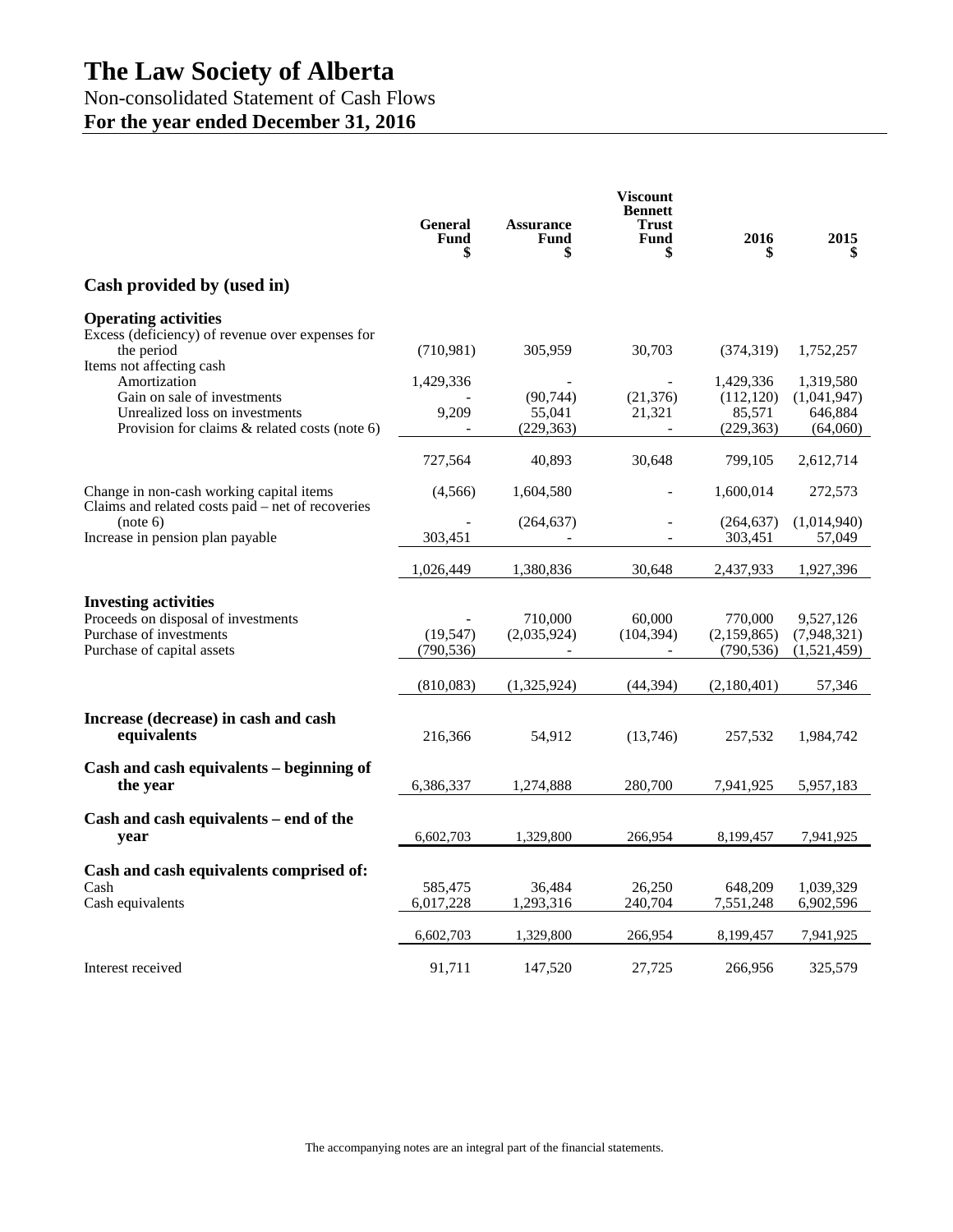Notes to Non-consolidated Financial Statements

For the year ended December 31, 2016

## **1 General**

The Law Society of Alberta (the Law Society) operates under the authority of the *Legal Profession Act*, Chapter L-8, Revised Statutes of Alberta 2000. The Law Society administers programs to promote a high standard of legal services and professional conduct through governance and regulation of an independent legal profession. The financial statements of the Law Society are prepared on a non-consolidated basis (refer to Note 11 Related Party Transactions).

## **2 Summary of significant accounting policies**

#### **Basis of accounting**

These financial statements are prepared in accordance with Canadian Accounting Standards for not for profit organizations (ASNPO) as issued by the Canadian Accounting Standards Board.

#### **Use of estimates**

The preparation of the financial statements in conformity with ASNPO requires management to make estimates and assumptions that affect the reported amounts of assets and liabilities as at the date of the financial statements and the reported amounts of revenue and expenses during the reporting periods. Actual results could differ from these estimates.

#### **Fund accounting**

The Law Society has the following funds:

#### **General Fund**

The General Fund is an unrestricted fund which provides for the administration and governance of the Law Society's regulatory operations.

#### **Assurance Fund**

The Assurance Fund is a restricted fund maintained to reimburse, at the discretion of the Benchers, the principal amount of losses caused by a lawyer through the misappropriation or wrongful conversion of money or other property entrusted to or received by a lawyer in their professional capacity and in the course of the lawyer's legal practice.

The Assurance Fund was closed to claims for lawyer misappropriation of trust funds that occurred after June 30, 2014. Claims for trust fund misappropriation that occur subsequent to June 30, 2014 are covered though the Trust Safety Insurance program administered by the Alberta Lawyers Insurance Association.

#### **Viscount Bennett Trust Fund**

The Viscount Bennett Trust Fund is a restricted fund, the principal of which was gifted to the Law Society by the Right Honourable Viscount Bennett. The income generated by this fund is to be used for scholarships for law graduates, students-at-law or lawyers ordinarily resident in Alberta to support postgraduate legal studies.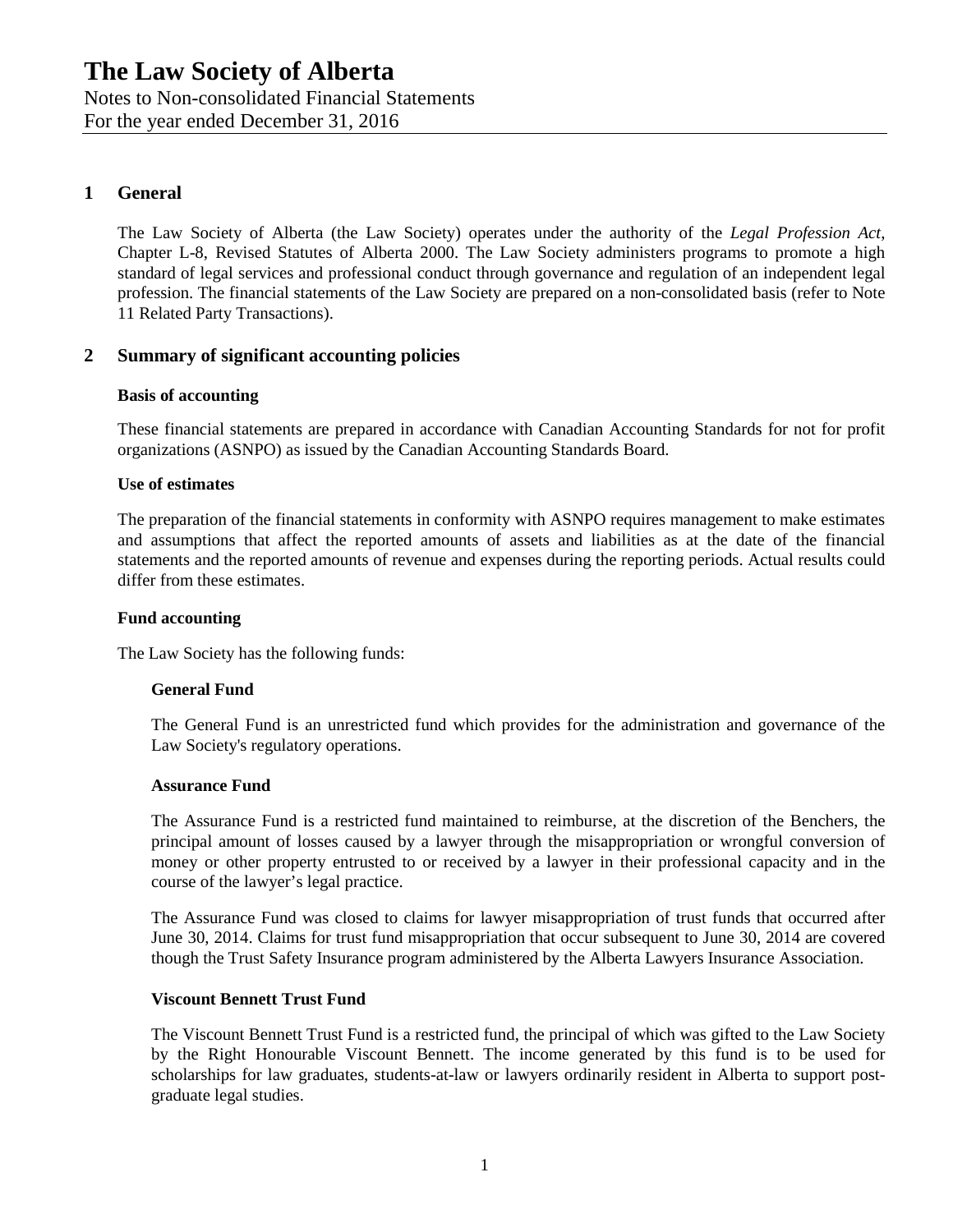Notes to Non-consolidated Financial Statements

For the year ended December 31, 2016

#### **Financial Instruments**

The Law Society initially measures financial assets and financial liabilities at cost. It subsequently measures its investments at fair value. The financial assets subsequently measured at amortized cost include cash and cash equivalents, accounts receivable and accrued interest receivable. The financial liabilities subsequently recorded at amortized cost include accounts payable and accrued liabilities.

The Law Society's investments consist of equity securities, corporate bonds, municipal government bonds, provincial government bonds and federal government bonds. The investments in equity securities which are traded on active markets are recorded at fair value. The Law Society has elected to record the investments in corporate bonds, municipal government bonds, provincial government bonds and federal government bonds at fair value. Changes in fair value of the investments are recorded on the statement of revenue, expenses and fund balances. The investments which are not traded on active markets are recorded at cost.

Financial assets are tested for impairment at the end of each reporting period when there are indications that the assets may be impaired.

#### **Revenue recognition and deferred revenue**

The Law Society follows the deferral method for revenue recognition. The Law Society's membership year runs from March 15 to March 15 of the subsequent year. Amounts received or receivable from the practice fee that pertain to the membership period subsequent to the year-end are deferred and recognized as revenue in the next fiscal year.

Investment income earned on investments is recognized in the fund in which the investments are maintained.

#### **Recoveries**

Recoveries from reinsurers and other third parties are recorded as revenue when they can be reasonably estimated and collectability is reasonably assured. Otherwise, the recovery is recorded when received.

#### **Reserve and Provision for claims and related costs**

The provision for claims and related costs in the Assurance Fund is based upon the change from year to year in the reinsurance recoverable and reserve for claims and related costs. The reserve value is based on the actuarially determined discounted cost of possible claims and related costs as at the end of the fiscal year.

The Law Society's actuary is engaged to provide an annual valuation of the reserve for claims and related costs for the Assurance Fund in accordance with the standards of practice adopted by the Canadian Institute of Actuaries. For the purpose of this actuarial valuation, the actuary made use of certain information contained in the Society's financial records.

#### **Reinsurance recoverable**

In the normal course of business, the Law Society seeks to limit exposure to losses on large trust account misappropriation claims by purchasing reinsurance from reinsurers. The amounts reported in the balance sheet include estimates of amounts expected to be recovered from reinsurers on incurred losses that have not yet been paid. The provision for claims and related costs has been disclosed on a gross basis with an offsetting asset reflecting the reinsurance recoverable.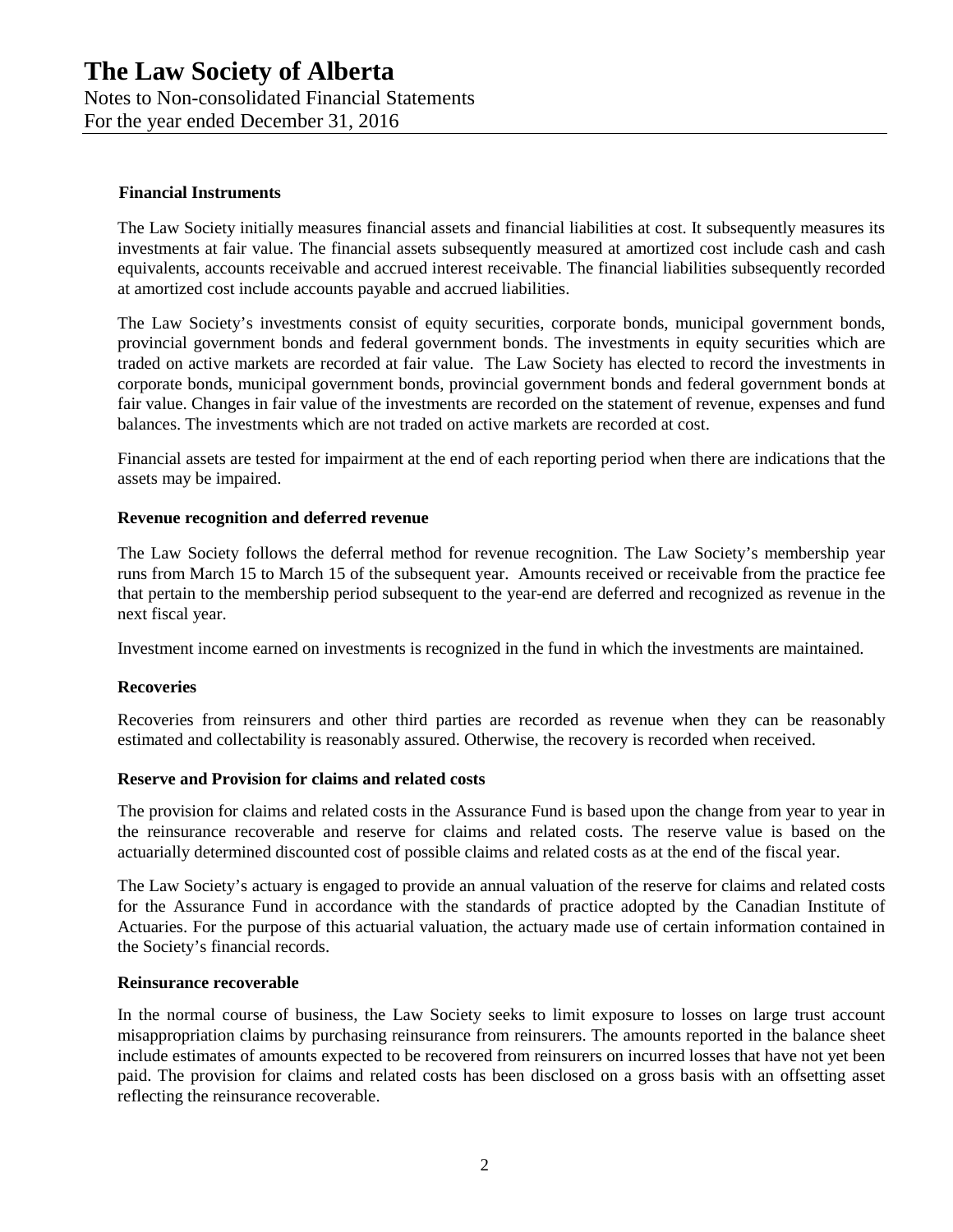Notes to Non-consolidated Financial Statements

For the year ended December 31, 2016

#### **Cash and cash equivalents**

Cash and cash equivalents include cash and short-term investments that are highly liquid and are readily convertible to known amounts of cash and are subject to insignificant risk of change in value.

#### **Investment income**

Investment income consists of interest, dividends, fund distributions, and gains and losses realized on the disposal of investments. Interest and dividends earned on investments are included as revenue on an accrual basis. The change in fair value of investments is recorded in the statement of revenue, expenses and fund balances as an unrealized gain (loss).

#### **Capital assets**

Capital assets are recorded at cost net of accumulated amortization. Amortization is calculated on a straight-line basis at the following annual rates:

| Furniture and equipment                     | 20%                                          |
|---------------------------------------------|----------------------------------------------|
| Furniture and equipment under capital lease | 20%                                          |
| Computer                                    | $33 - 1/3\%$                                 |
| Adjudicator training program                | $33 - 1/3\%$                                 |
| Leasehold improvements                      | Over lease term (ranging from 2 to 10 years) |

#### **Post-employment benefits**

The Law Society maintains pension plans which provide defined benefit and defined contribution pension benefits. Pension costs and obligations for the defined benefit pension plans are determined using the projected benefit method and are charged to the statement of revenue, expense and fund balances based upon an actuarial valuation calculation.

Pension plan assets of the registered pension plan (RPP) are measured at fair value and the expected return on pension plan assets is determined using market related values. The supplemental retirement plan (SRP) is an unfunded plan and does not hold any assets. The Law Society recognizes past service costs and actuarial gains and losses in the period they arise within re-measurements and other items. The Society measures the defined benefit obligation as of the balance sheet date using the most recently completed actuarial valuation prepared for accounting purposes. In the years between valuations, the Law Society uses a roll-forward technique to estimate the accrued benefit obligation.

#### **Income taxes**

The Law Society meets the qualifications of a non-profit organization as defined in the *Income Tax Act* and, as such, is exempt from income taxes.

#### **Donated services**

A portion of the Law Society's work is dependent on the service of many volunteers, particularly the significant contribution of the Benchers and committees of the Benchers. These services are not normally purchased by the Law Society. Due to the difficulty in determining their fair value, donated services are not recognized in these financial statements.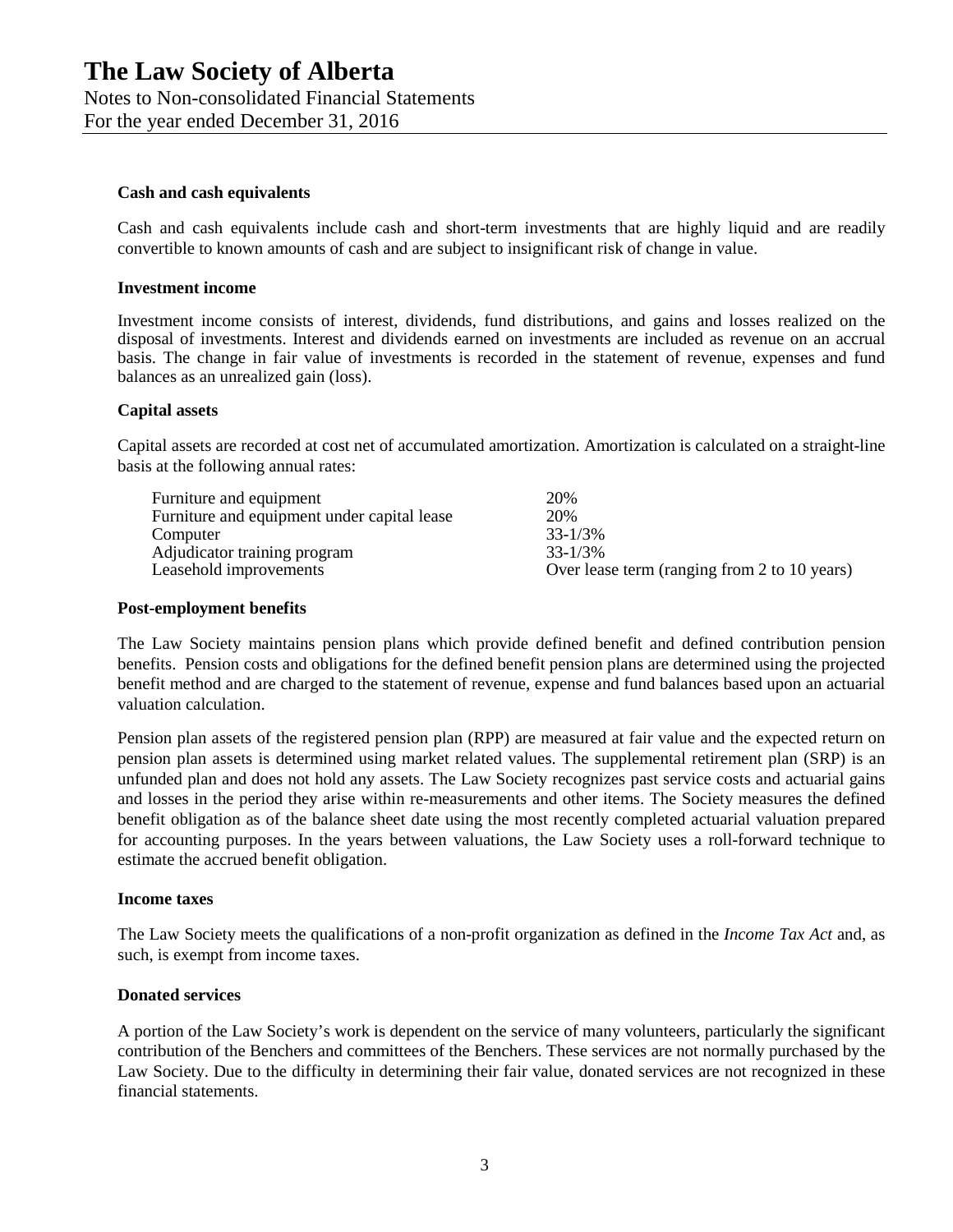## **3 Investments**

The Law Society's investments are governed by a Statement of Investment Policies and Goals approved by the Benchers and managed under contract with an investment manager. The Law Society's investments are carried at fair market value, subject to normal market fluctuations, and the statement of revenue, expenses, and fund balances reports both realized and unrealized gains and losses on investments. The Law Society's investments consist of bonds and equity investments.

**2016**

**2015**

Investments at December 31 are as follows:

|                                                  | 2010<br>\$ | 2013<br>\$ |
|--------------------------------------------------|------------|------------|
| <b>Bonds denominated in Canadian dollars:</b>    |            |            |
| Corporate                                        | 2,391,936  | 1,824,038  |
| Municipal government                             |            | 83,333     |
| Provincial government                            | 1,727,851  | 1,523,566  |
| Federal government                               | 1,992,255  | 1,712,936  |
| T-Bills                                          | 36,894     | 81,045     |
|                                                  | 6,148,935  | 5,224,918  |
| <b>Equities denominated in Canadian dollars:</b> | 3,900,961  | 3,408,563  |
|                                                  | 10,049,896 | 8,633,481  |

## **4 Trust assets and liabilities**

The *Legal Profession Act* provides that lawyers' trust funds which cannot be disbursed to clients must be forwarded to the Law Society. In 2016, approximately \$422,000 (2015 – \$519,000) was received. The Law Society holds the funds in trust for five years, refunds amounts to claimants as appropriate, and thereafter forwards any unclaimed funds less an administration fee to the Alberta Law Foundation. The administration fee is set at 2.5% of the principal and 10% of the income in each year. Amounts forwarded to the Alberta Law Foundation during the 2016 fiscal period totalled approximately \$154,300 (2015 – \$181,000).

## **5 Capital assets**

|                              |            |                                          | 2016             | 2015             |
|------------------------------|------------|------------------------------------------|------------------|------------------|
|                              | Cost<br>\$ | <b>Accumulated</b><br>amortization<br>\$ | <b>Net</b><br>\$ | <b>Net</b><br>\$ |
| Furniture and equipment      | 793,255    | 468,085                                  | 325,170          | 430,934          |
| Computer                     | 3,440,176  | 2,284,434                                | 1,155,742        | 1,641,944        |
| Leasehold improvements       | 1,817,728  | 902,292                                  | 915,436          | 1,110,931        |
| Adjudicator training program | 178,393    | 29,732                                   | 148,661          |                  |
|                              | 6,229,552  | 3,684,543                                | 2,545,009        | 3,183,809        |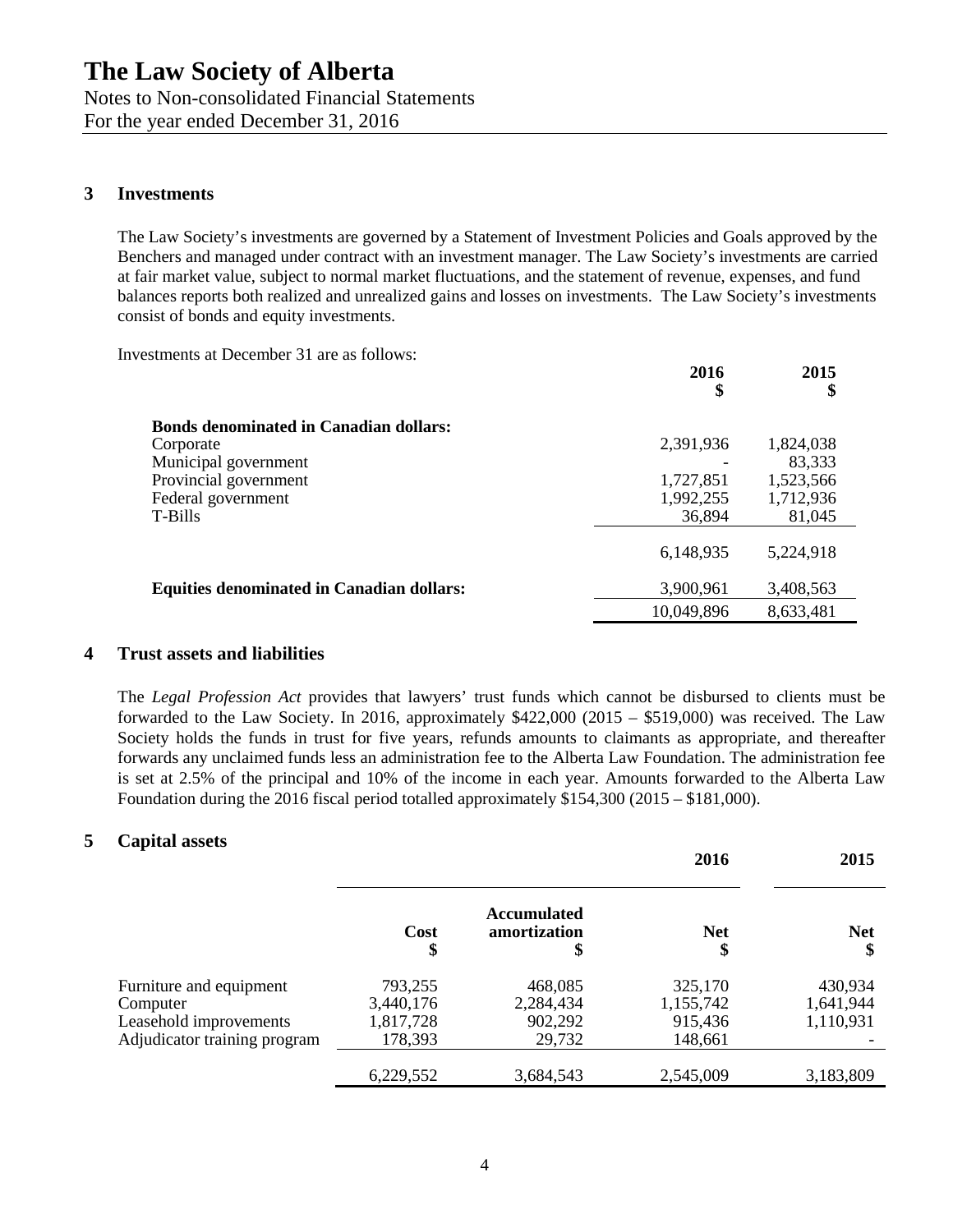Included in furniture and equipment are assets acquired through a capital lease with a net book value of

## **6 Reserve for claims and related costs**

\$26,645 (2015 - \$69,974).

The change in reinsurance recoverable is summarized as follows:

|                                               | 2016      | 2015<br>\$ |
|-----------------------------------------------|-----------|------------|
| Reinsurance recoverable – beginning of period | 6,600,000 | 6,581,000  |
| (Decrease) Increase due to claims experience  | 2,451,000 | 19,000     |
| Reinsurance recoverable – end of period       | 9,051,000 | 6,600,000  |

The change in the reserve for claims and related costs is summarized as follows:

|                                                                                                                                                                                | 2016                                            | 2015<br>\$                                         |
|--------------------------------------------------------------------------------------------------------------------------------------------------------------------------------|-------------------------------------------------|----------------------------------------------------|
| Reserve for claims and related costs – beginning of period                                                                                                                     | 12,400,000                                      | 13,460,000                                         |
| Claims paid<br>Related costs paid and accrued<br>Recoveries from members and third parties                                                                                     | (533,082)<br>(230,093)<br>498,538<br>(264, 637) | (870, 119)<br>(300, 207)<br>155,386<br>(1,014,940) |
| (Decrease) Increase due to claims experience                                                                                                                                   | 2,221,637                                       | (45,060)                                           |
| Reserve for claims and related costs – end of period                                                                                                                           | 14,357,000                                      | 12,400,000                                         |
| Case reserves (indemnity and external expenses)<br>Incurred but not reported claim reserve (indemnity and external<br>expenses)<br>Provision for internal claim administration | 10,180,000<br>2,638,000<br>37,000               | 5,064,000<br>5,921,000<br>104,000                  |
| Provision for adverse deviation<br><b>Reserve for claims and related costs</b>                                                                                                 | 1,502,000<br>14,357,000                         | 1,311,000<br>12,400,000                            |

A portion of the reserve for claims and related costs is expected to be paid within the next fiscal year. This amount cannot be reasonably determined and therefore has not been included in current liabilities.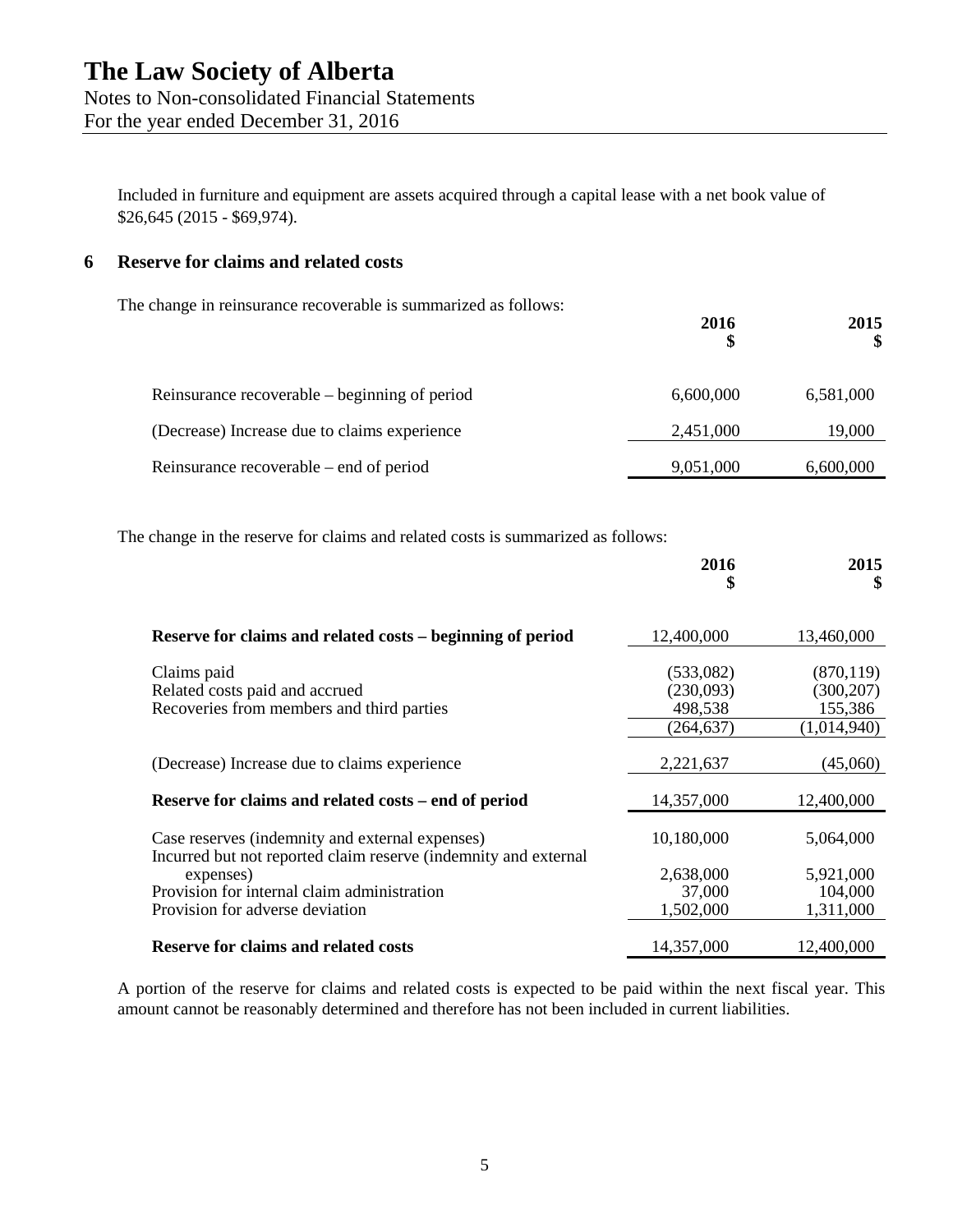Notes to Non-consolidated Financial Statements

For the year ended December 31, 2016

In summary, the net exposure is summarized as follows:

|                                                                                                             | 2016<br>\$                        | 2015<br>S                           |
|-------------------------------------------------------------------------------------------------------------|-----------------------------------|-------------------------------------|
| Reserve for claims and related costs – beginning of period<br>Reinsurance recoverable – beginning of period | 12,400,000<br>(6,600,000)         | 13,460,000<br>(6,581,000)           |
| Net exposure $-$ beginning of period                                                                        | 5,800,000                         | 6,879,000                           |
| Claims paid<br>Related costs paid and accrued<br>Recoveries from members and third parties                  | (533,082)<br>(230,093)<br>498,538 | (870, 119)<br>(300, 207)<br>155,386 |
|                                                                                                             | 5,535,363                         | 5,864,060                           |
| Provision for claims and related costs                                                                      | (229, 363)                        | (64,060)                            |
| Net exposure $-$ end of period                                                                              | 5,306,000                         | 5,800,000                           |
| Reserve for claims and related costs – end of period<br>Reinsurance recoverable – end of period             | 14,357,000<br>(9,051,000)         | 12,400,000<br>(6,600,000)           |
| Net exposure $-$ end of period                                                                              | 5,306,000                         | 5,800,000                           |

The discount rate applied by the actuary at December 31, 2016 is  $2.400\%$  (2015 – 2.205%). The undiscounted reserve balance at December 31, 2016 is \$13.46 million (2015 – \$11.6 million).

Claims which occurred between November 1, 2001 and October 31, 2007 are insured by a \$10,000,000 indemnity bond with the Law Society retaining the first \$1,000,000 in claims losses. Claims which occurred between November 1, 2007 and June 30, 2014 are insured by an indemnity bond of \$10,000,000 with a \$1,500,000 retention. Claims for trust fund misappropriation that occur subsequent to June 30, 2014 are covered though the Trust Safety Insurance program administered by the Alberta Lawyers Insurance Association.

## **7 Capital lease obligation**

The Law Society's capital lease obligation is as follows:

\$

2017 24,462

Interest expense incurred on the lease for the year amounted to \$644 (2015 - \$1,106) at an annual interest rate of 8%.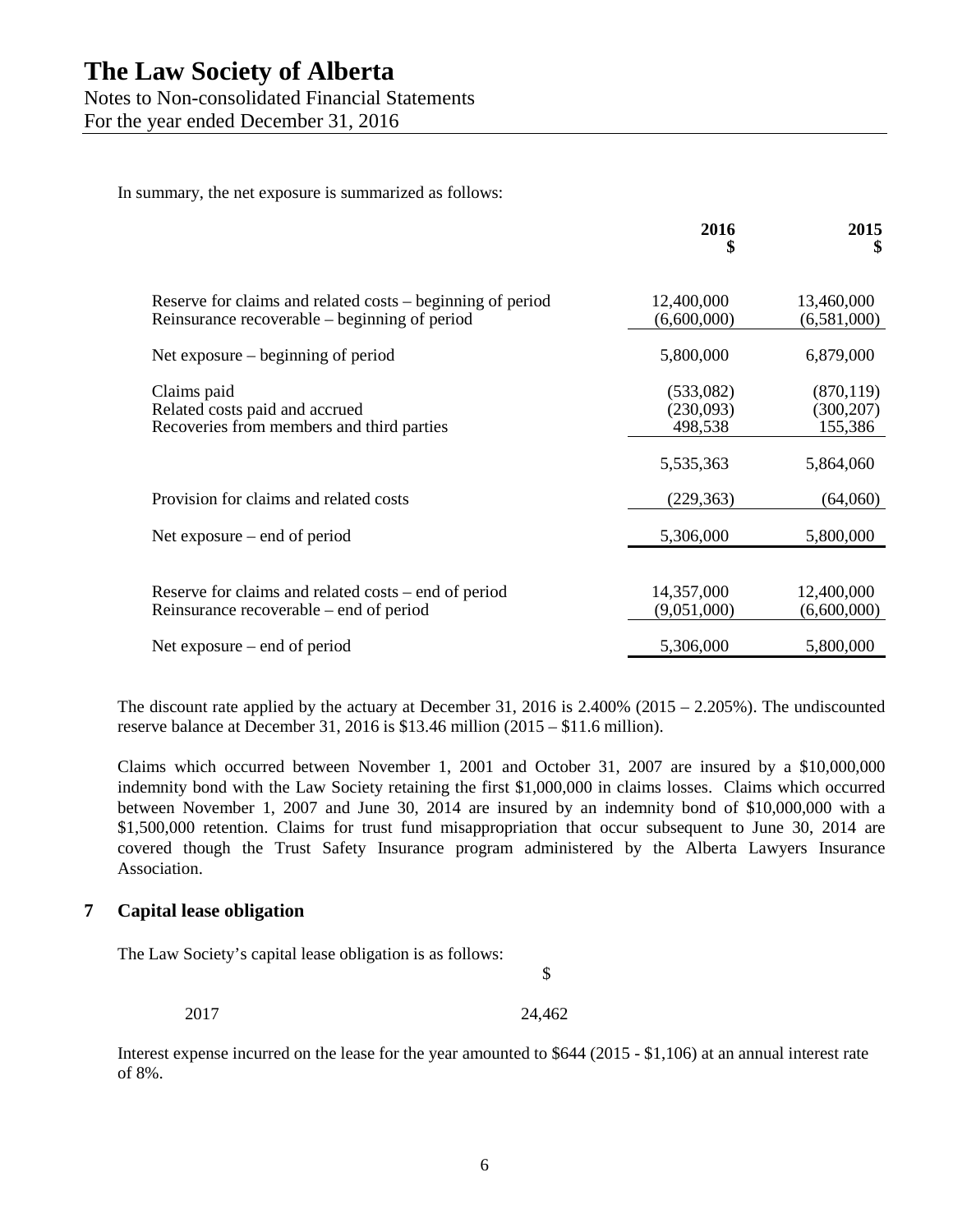## **8 Restricted funds**

#### **Contingency reserve**

The Contingency reserve is for future liabilities that may arise as a result of significant adverse claims experience. In the current period, revenue exceeded expenses of the Assurance Fund by \$305,959 and this amount, therefore, was added to the reserve (2015 – revenue exceeded expenses by \$529,642).

#### **Scholarship reserve**

In the current period, revenue exceeded expenses by \$30,703 and this amount was, therefore, added to the reserve (2015 – \$102,187).

#### **9 Pension plan**

|                                                                                             | 2016                 | 2015                 |
|---------------------------------------------------------------------------------------------|----------------------|----------------------|
| Registered pension plan accrued liability<br>Supplemental retirement plan accrued liability | 729,744<br>1,950,668 | 632,886<br>1,744,075 |
|                                                                                             | 2,680,412            | 2,376,961            |

#### **a) Registered pension plan**

The Law Society provides a non-contributory defined benefit pension plan to eligible management employees based on earnings and years of service. The defined benefit pension plan was closed to management employees commencing employment after May 31, 2006.

As of December 31, 2016, and on advice of the actuary, the details of the pension plan are as follows:

|                                                 | 2016<br>\$ | 2015      |
|-------------------------------------------------|------------|-----------|
| Reconciliation of fair value of plan assets     |            |           |
| Fair value of plan assets – beginning of period | 3,533,425  | 3,319,772 |
| Law Society contributions during period         | 74,580     | 70,660    |
| Actual return on plan assets                    | 123,502    | 320,683   |
| Less benefits paid during period to retirees    | (178,791)  | (177,690) |
|                                                 |            |           |
| Fair value of plan assets – end of period       | 3,552,716  | 3,533,425 |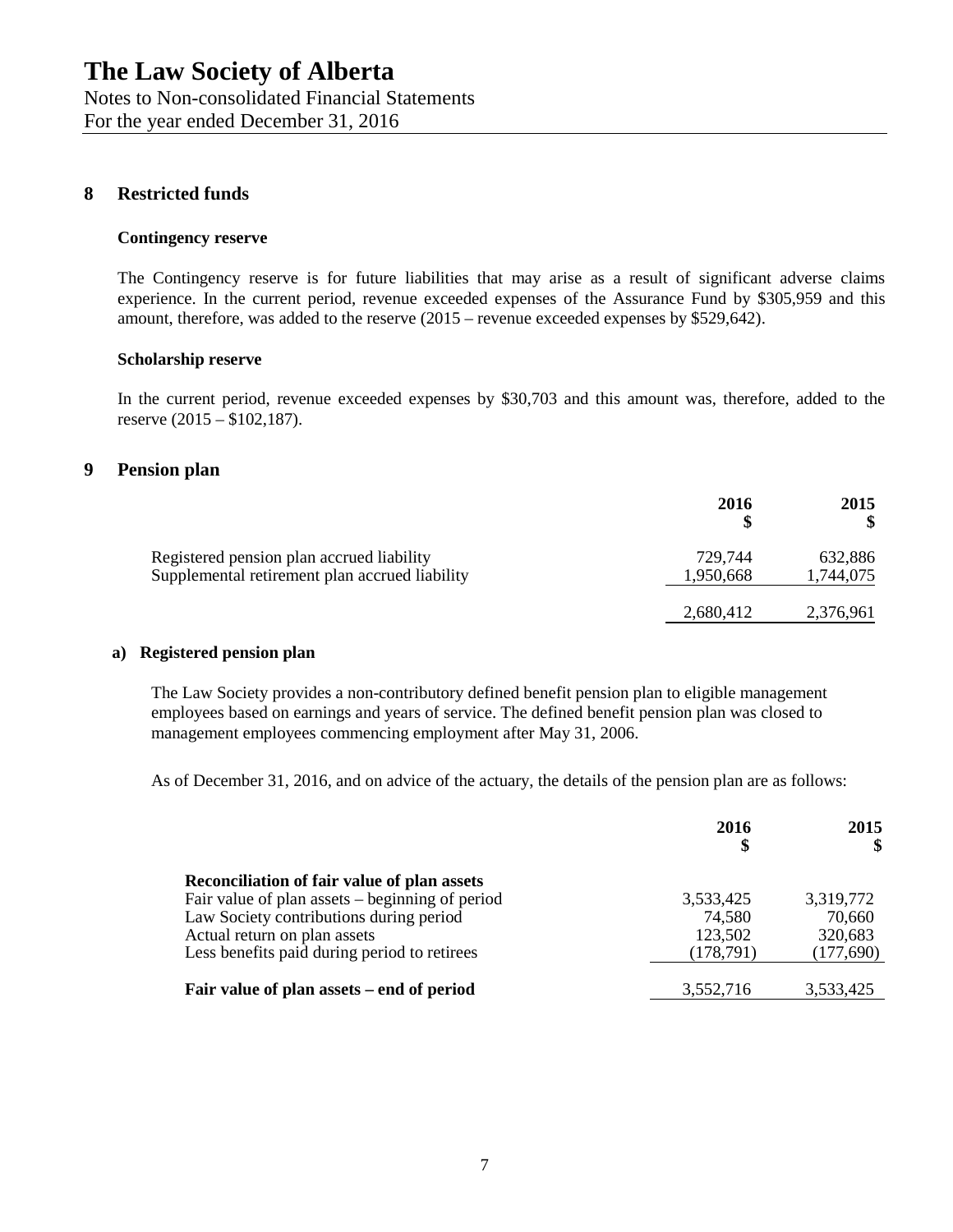Notes to Non-consolidated Financial Statements

For the year ended December 31, 2016

|                                                                               | 2016<br>\$ | 2015<br>\$ |
|-------------------------------------------------------------------------------|------------|------------|
| Reconciliation of the accrued benefit obligation                              |            |            |
| Accrued benefit obligation – beginning of period                              | 4,166,311  | 4,110,586  |
| Current service cost                                                          | 122,140    | 118,204    |
| Interest on accrued benefit obligation                                        | 159,312    | 157,112    |
| Actuarial gain (loss) during period                                           | 13,488     | (41,901)   |
| Less benefits paid during period to retirees                                  | (178, 791) | (177, 690) |
| Accrued benefit obligations – end of period                                   | 4,282,460  | 4,166,311  |
| <b>Plan deficit</b>                                                           | (729, 744) | (632,886)  |
| <b>Pension cost</b>                                                           |            |            |
| Current service cost                                                          | 122,140    | 118,204    |
| Finance cost                                                                  | 25,281     | 31,361     |
| Re-measurements and other items                                               | 24,017     | (236, 833) |
| Pension cost recognized during period                                         | 171,438    | (87,268)   |
|                                                                               |            |            |
| <b>Accrued benefit asset</b><br>Beginning balance – Accrued benefit liability | (632, 886) | (790, 814) |
| Plus contributions in the period                                              | 74,580     | 70,660     |
| Less pension cost recognized during period                                    | (171, 438) | 87,268     |
| Ending balance – Accrued benefit liability                                    | (729,744)  | (632, 886) |
|                                                                               |            |            |

### **Plan assets**

The plan assets are invested in a balanced fund that consists of the following asset mix:

|                           | 2016 | 2015 |
|---------------------------|------|------|
| Fixed income              | 34%  | 33%  |
| Foreign equities          | 44%  | 46%  |
| Canadian equity           | 16%  | 14%  |
| Cash and cash equivalents | 6%   | 7%   |
|                           | 100% | 100% |

## **Assumptions**

The actuary used the following rates in their calculations:

|                                                  | 2016  | 2015  |
|--------------------------------------------------|-------|-------|
| Discount rate $-$ beginning of period            | 3.85% | 3.85% |
| Discount rate $-$ end of period                  | 3.70% | 3.85% |
| Expected long-term rate of return on plan assets | 3.70% | 3.85% |
| Rate of compensation increase                    | 3.50% | 3.50% |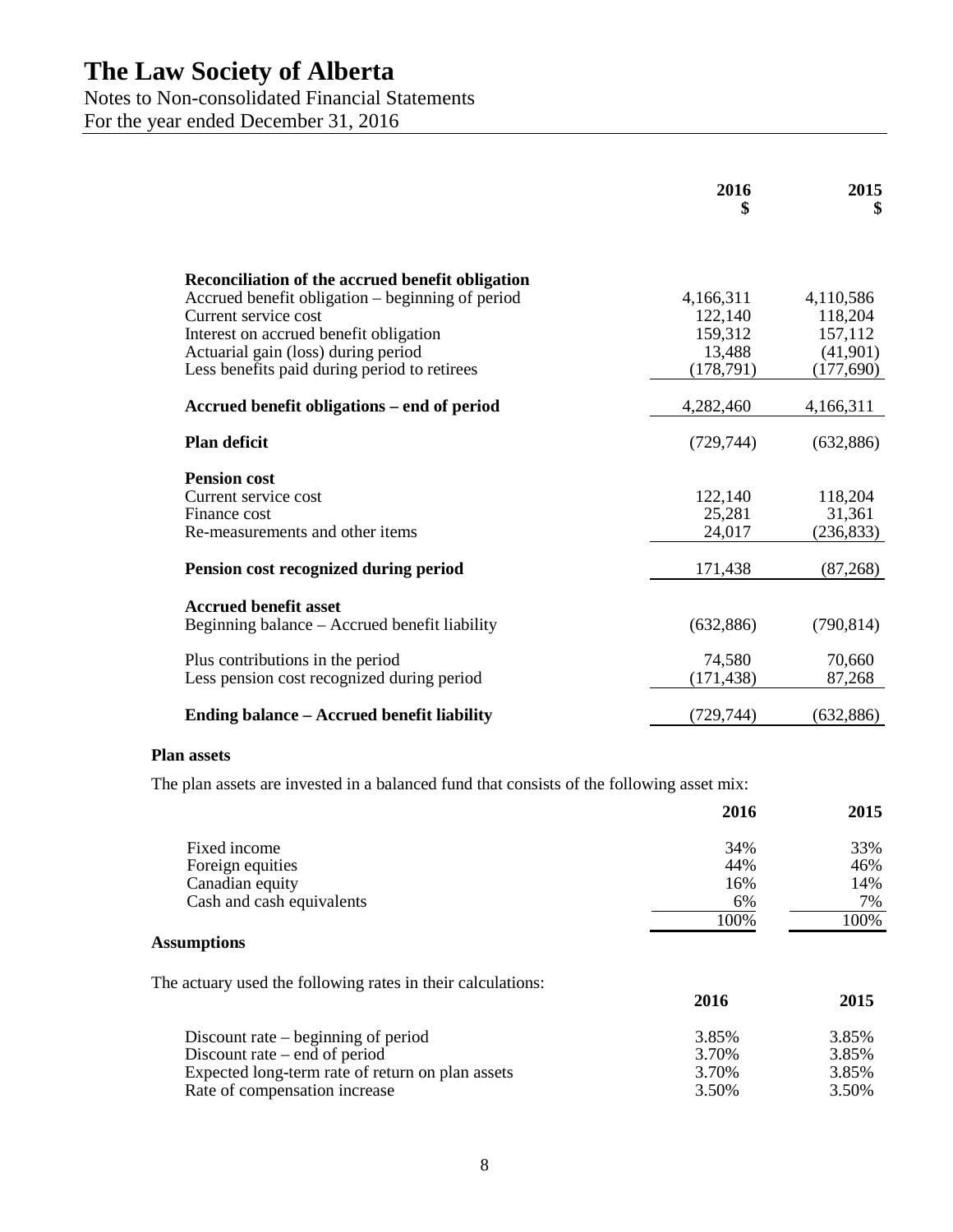## **b) Supplemental Retirement Plan**

The Law Society provides to eligible management employees a non-funded Supplemental Retirement Plan (SRP). The SRP is based on earnings and years of service, and has been implemented to top-up the pension payments for those whose earnings are above the Canada Revenue Agency maximum. The SRP was closed to management employees commencing employment after May 31, 2006.

|                                                                                   | 2016<br>\$  | 2015<br>\$  |
|-----------------------------------------------------------------------------------|-------------|-------------|
| Reconciliation of the accrued benefit obligation                                  |             |             |
| Accrued benefit obligation – beginning of period                                  | 1,744,075   | 1,529,098   |
| Current service cost                                                              | 87,262      | 76,469      |
| Interest on accrued benefit obligation                                            | 68,308      | 59,827      |
| Actuarial loss during period                                                      | 77,975      | 105,467     |
| Less benefits paid during period for retirees                                     | (26,952)    | (26, 786)   |
| Accrued benefit obligation – end of period                                        | 1,950,668   | 1,744,075   |
|                                                                                   |             |             |
| <b>Pension cost</b><br>Current service cost                                       | 87,262      | 76,469      |
| Interest cost on accrued benefit obligation                                       | 68,308      | 59,827      |
| Net actuarial losses                                                              | 77,975      | 105,467     |
|                                                                                   |             |             |
| Pension cost recognized during period                                             | 233,545     | 241,763     |
|                                                                                   |             |             |
| <b>Accrued benefit liability</b><br>Beginning balance – accrued benefit liability | (1,744,075) | (1,529,098) |
| Plus contributions in the period                                                  | 26,952      | 26,786      |
| Less pension cost recognized during period                                        | (233, 545)  | (241, 763)  |
|                                                                                   |             |             |
| Ending balance – Accrued benefit liability                                        | (1,950,668) | (1,744,075) |

#### **10 Commitments**

The Law Society is committed to leased office space and equipment until 2021. In addition, the Law Society has annual funding commitments to related organizations. Future minimum lease payments and funding commitments are as follows:

| \$        |
|-----------|
| 4,132,185 |
| 2,679,060 |
| 2,233,166 |
| 594,615   |
| 50,417    |
|           |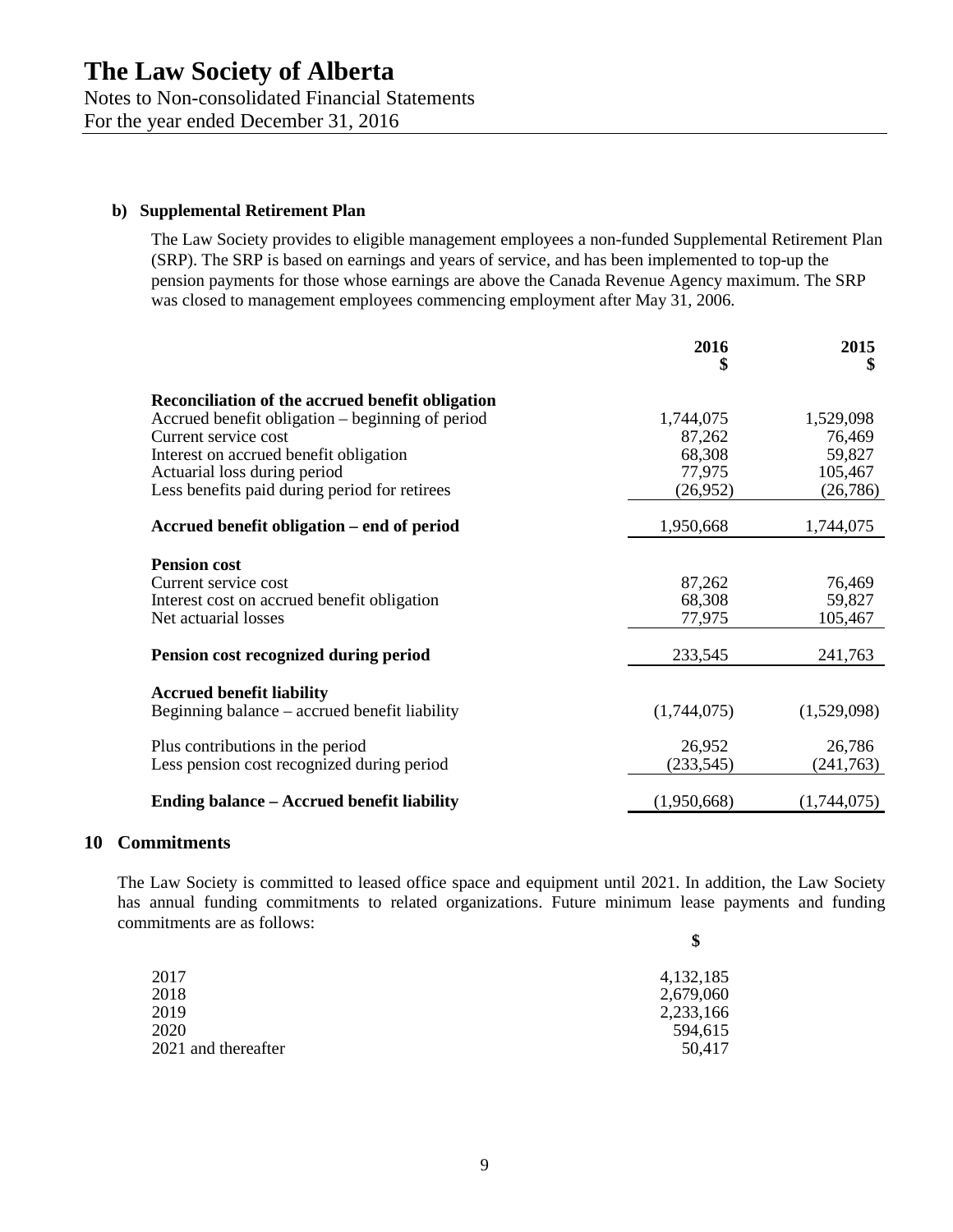## Notes to Non-consolidated Financial Statements

For the year ended December 31, 2016

## **11 Related party transactions**

The Alberta Lawyers Insurance Association (the Association) is a wholly-owned subsidiary of the Law Society. Share capital of \$20 consists of four common shares; three shares issued to the Law Society and one share issued to the person who holds the office of Executive Director of the Law Society, as bare trustee for the Law Society.

The Association administers a program under which each active member of the Law Society in private practice (insured lawyers) has mandatory coverage for errors and omissions (or Professional Liability Insurance) of \$1,000,000 per occurrence, with an annual aggregate limit of \$2,000,000. Effective July 1, 2014 the Association also administers a program under which each insured lawyer has mandatory coverage for misappropriation from lawyer trust accounts (or Trust Safety Insurance) of \$5,000,000 per occurrence, with a profession-wide annual aggregate limit of \$25,000,000.

The Alberta Lawyers Insurance Exchange (the Exchange) was created effective July 1, 2014. The Exchange is a reciprocal insurance exchange through which the Law Society, the Association and insured lawyers have entered into agreements of mutual indemnification. The Exchange provides the Association with group coverage for Professional Liability and Trust Safety Insurance subject to a deductible of \$500,000 for each claim.

The Law Society does not consolidate, in its financial statements, the results of the Association. A summary of the Association's financial information for the year ended December 31, 2016 is as follows:

|                                                                              | 2016<br>\$                     | 2015<br>\$                    |
|------------------------------------------------------------------------------|--------------------------------|-------------------------------|
| Assets<br>Liabilities                                                        | 133,990,470<br>(106, 729, 925) | 129,614,184<br>(91, 737, 059) |
| Net assets                                                                   | 27,260,545                     | 37,877,125                    |
| Revenue<br>Expenses                                                          | 34,480,455<br>(42, 938, 192)   | 38,796,966<br>(32, 534, 152)  |
| Excess (deficiency) of revenue over expenses before the following:           | (8,457,737)                    | 6,262,814                     |
| Unrealized (loss) gain on fair market value of investments                   | (2,158,843)                    | (3,183,188)                   |
| (Deficiency) excess of revenue over expenses                                 | (10,616,580)                   | 3,079,626                     |
| Cash flows from operating activities<br>Cash flows from investing activities | 1,422,437<br>(683, 894)        | 8,498,796<br>(7, 145, 209)    |
| Increase (decrease) in cash and cash equivalents                             | 738,543                        | 1,353,587                     |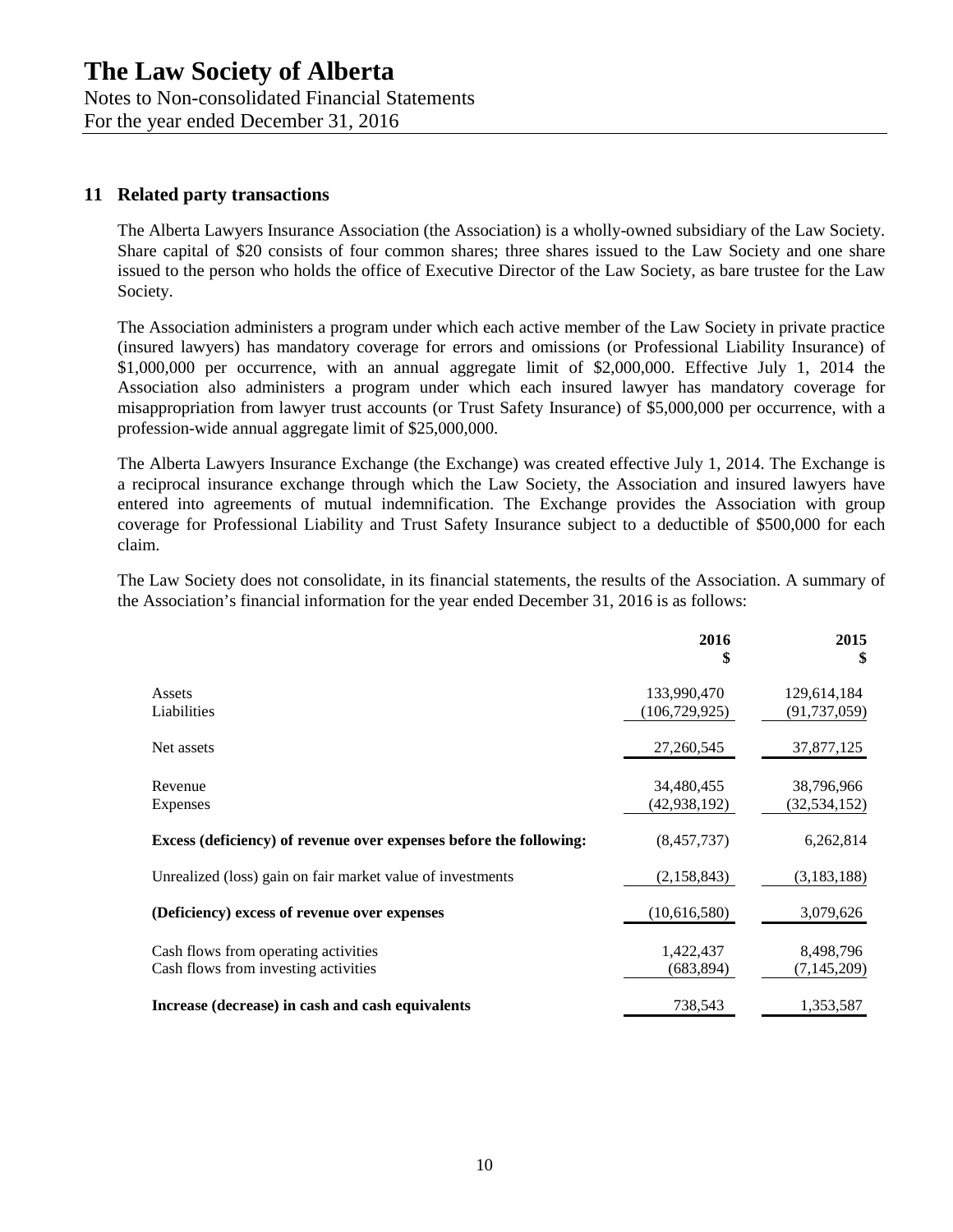Notes to Non-consolidated Financial Statements For the year ended December 31, 2016

During the year the Law Society received \$2,674,000 from the Association for management fees (2015 – \$2,208,000) and \$187,700 (2015 - \$0) for risk management fees. As at December 31, 2016, \$8,005 was due from the Association (2015 – \$1,935) and is non-interest bearing and due on demand. These transactions are in the normal course of operations and are measured at the exchange amount which is the amount of consideration established and agreed to by the related parties.

The elected Benchers of the Law Society include lawyers drawn from law firms across the province. These law firms may at times be engaged by the Law Society in the normal course of business. During the year expenses of \$536,776 were incurred with these law firms (2015 - \$256,562). The Benchers are not involved in the retention of these firms.

## **12 Financial instruments**

#### **Interest rate risk**

The Law Society is exposed to interest rate risk on its investments. The Law Society manages the interest rate risk on fixed income bonds through the use of an investment manager who is guided by the Statement of Investment Policies and Goals designed to mitigate interest rate risk.

Included in investments are fixed income bonds in the amount of \$6,148,935. The maturity dates and interest rates are as follows:

|                                                                                                | <b>December 31, 2016</b>                              |                                     | December 31, 2015                                      |                                         |
|------------------------------------------------------------------------------------------------|-------------------------------------------------------|-------------------------------------|--------------------------------------------------------|-----------------------------------------|
| Maturity date from balance sheet date                                                          | Range                                                 | Interest rate Market value          | Range                                                  | <b>Interest rate Market value</b><br>\$ |
| Within five years<br>Greater than five years but less than ten years<br>Greater than ten years | $0.87 - 5.65\%$<br>$1.50 - 7.56\%$<br>$1.00 - 4.65\%$ | 1,518,787<br>3,135,957<br>1,494,191 | $0.78 - 6.145\%$<br>$0.75 - 4.60\%$<br>$1.50 - 7.56\%$ | 1,612,024<br>2,515,804<br>1,097,090     |
|                                                                                                |                                                       | 6,148,935                           |                                                        | 5,224,918                               |

#### **Price risk**

The investments of the Law Society are subject to price risk because changing interest rates impact the market value of the interest bearing investments, general economic conditions affect the market value of equity investments and currency exchange rates impact the market value of the investments denominated in currencies other than the Canadian dollar. The risk is managed by engaging an investment manager for the long-term portfolio investments and by investing other funds in short term fixed rate products with high credit ratings.